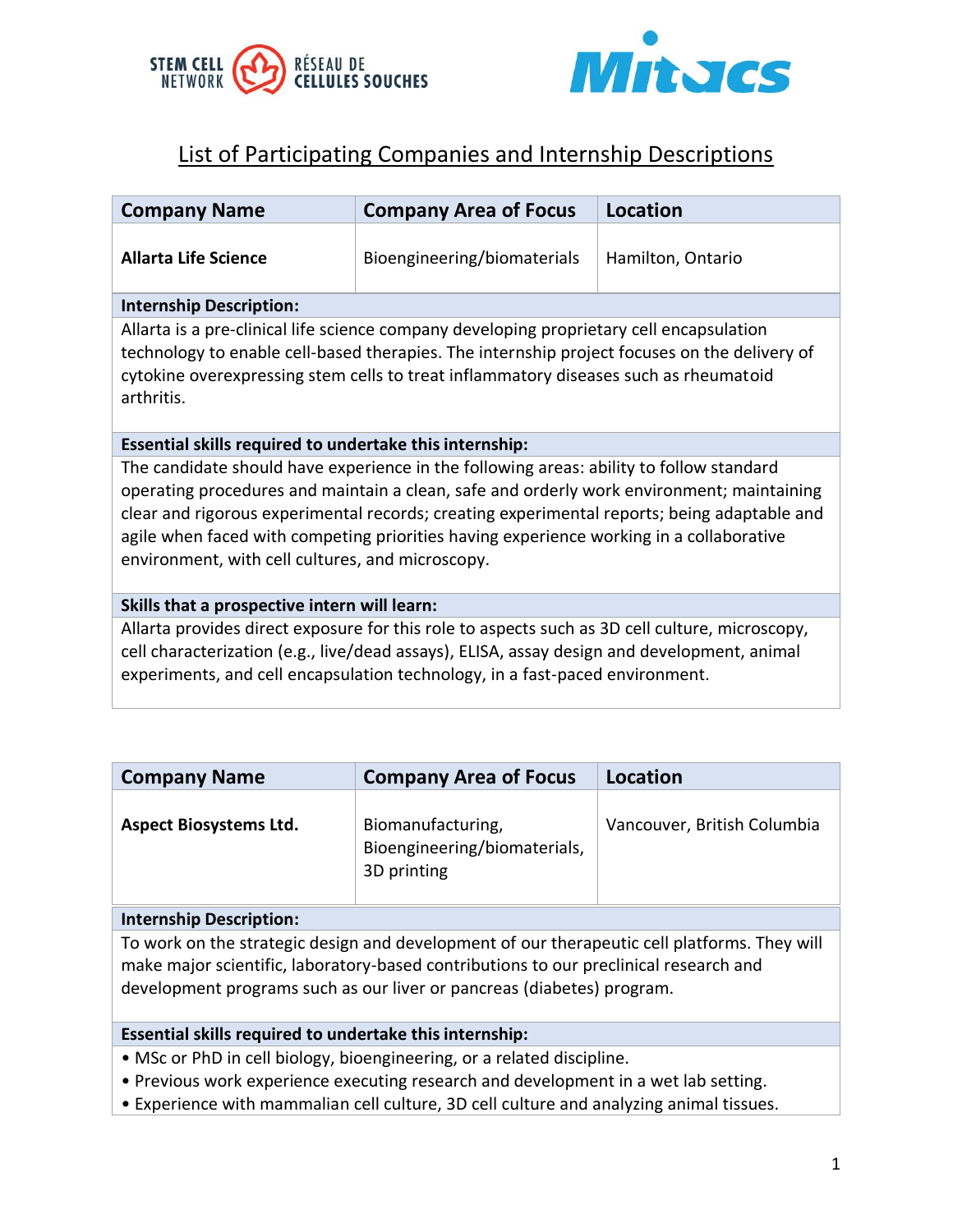



## **Skills that a prospective intern will learn:**

- Industry lab skills (sterile technique, pipetting etc.)
- Experimental design and execution skills
- Experimental record keeping, reporting, and presentation skills
- How to work in a GMP & GLP Environment
- Become an expert user of Aspect's microfluidic bioprinting technology

| <b>Company Name</b>        | <b>Company Area of Focus</b>                                                                                                                       | Location                   |
|----------------------------|----------------------------------------------------------------------------------------------------------------------------------------------------|----------------------------|
| <b>Axolotl Biosciences</b> | Biomanufacturing,<br>Bioengineering/biomaterials,<br>Drug screening, Organoid<br>production/transplantation,<br>3D printing, Reagent<br>production | Victoria, British Columbia |

#### **Internship Description:**

The intern will work on developing a novel bioink called HeartPrint that takes advantage of Axolotl's patented technology. Axolotl Biosciences was spun out of the internationally recognized research group led by Dr. Stephanie Willerth at the University of Victoria due to demand for innovative bioinks by both academic researchers and biotechnology companies. 3D bioprinting enables the generation of human tissue models for screening potential drug targets in a more relevant fashion compared to animal models. Animal models fail to predict the toxicity of potential drug targets on the cardiovascular system, including the heart. Forty percent of drugs that enter clinical trials fail as a result of unexpected cardiotoxicity. Thus, a huge market exists for a bioink capable of printing human cardiac tissues that can be used to screen potential drugs for this issue. This project will allow our team's expertise in producing TissuePrint and BrainPrint to perform the research and development necessary to generate such a bioink, which we have termed "HeartPrint". HeartPrint bioink fills this important market gap and this project will further enable research and development here in Canada.

#### **Essential skills required to undertake this internship:**

Experience with biomaterials and tissue culture, hardworking, good team player, and good communication skills.

#### **Skills that a prospective intern will learn:**

The intern will be exposed to the manufacture and production of our bioink along with our quality control processes. The intern will also be exposed to entrepreneurship training as part of our team and will interact with beta testers to determine customer needs.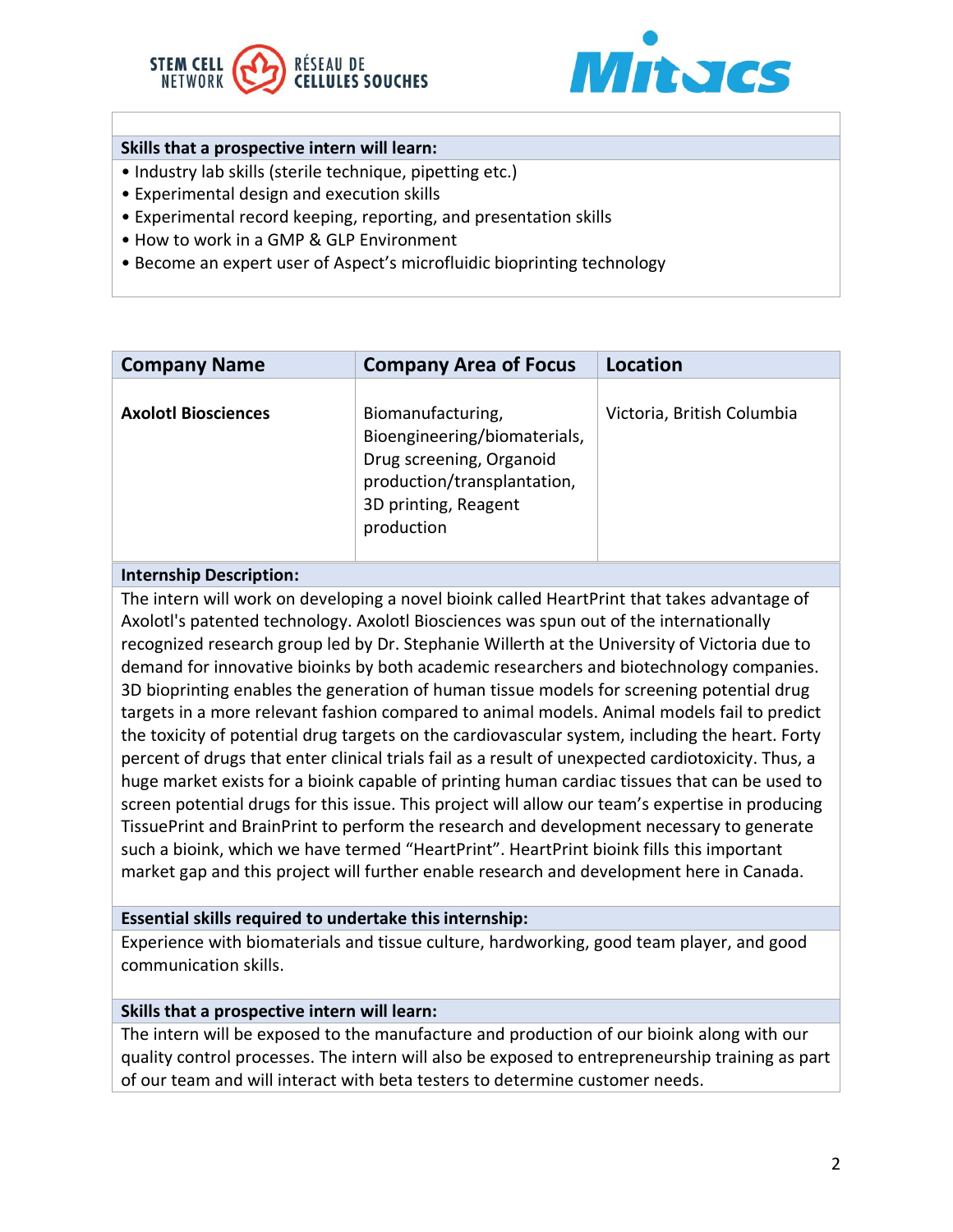



| <b>Company Name</b>                                                                                                                                                                                                                                                                                                                                                        | <b>Company Area of Focus</b>         | <b>Location</b>  |
|----------------------------------------------------------------------------------------------------------------------------------------------------------------------------------------------------------------------------------------------------------------------------------------------------------------------------------------------------------------------------|--------------------------------------|------------------|
| <b>BlueRock Therapeutics</b>                                                                                                                                                                                                                                                                                                                                               | Biomanufacturing, Cell<br>Production | Toronto, Ontario |
| <b>Internship Description:</b>                                                                                                                                                                                                                                                                                                                                             |                                      |                  |
| The internship project(s) will consist of process and analytical development project(s) to<br>support the manufacturing of PSC derived cell therapies. They will learn how to structure<br>industry focused projects, perform risk assessments, mitigate project risks, and work in a<br>multidisciplinary environment.                                                    |                                      |                  |
| Essential skills required to undertake this internship:                                                                                                                                                                                                                                                                                                                    |                                      |                  |
| Experience at the bench performing analytics (i.e., flow cytometry, PCR), tissue culture<br>experience (adherent mammalian cells).                                                                                                                                                                                                                                         |                                      |                  |
| Skills that a prospective intern will learn:                                                                                                                                                                                                                                                                                                                               |                                      |                  |
| They will be exposed to (1) project management, (2) process development required to<br>support cell manufacturing, (3) manufacturing processes, (4) quality control of products, (5)<br>industry management, (6) company structure and environment. And importantly they will be<br>introduced to industry contacts who can help support/advance a career in the industry. |                                      |                  |

| <b>Company Name</b> | <b>Company Area of Focus</b>   | Location         |
|---------------------|--------------------------------|------------------|
| Immugenia           | Gene Therapy,<br>Immunotherapy | Montreal, Quebec |

### **Internship Description:**

In the growing fields of cell, gene and tissue therapy, there is a need to express a given gene only in targeted populations. However, targeted expression of a gene exclusively in a given cell type is not currently available with technologies transferable to the clinic. To address this gap, our lab has developed a strategy to design specific synthetic promoters through an in silico pipeline allowing for the identification of short regulatory sequences that can be harnessed to target the expression in a given cell subset.

Building on this technological platform, a start-up company, Immugenia, was created with the goal of bringing our synthetic promoters' platform to the clinic. We envision two fields to develop our transformative technology: the field of regenerative medicine and gene therapy, and the field of stem-cell-based cancer immunotherapy.

In regenerative medicine our specific promoters' technology would allow targeting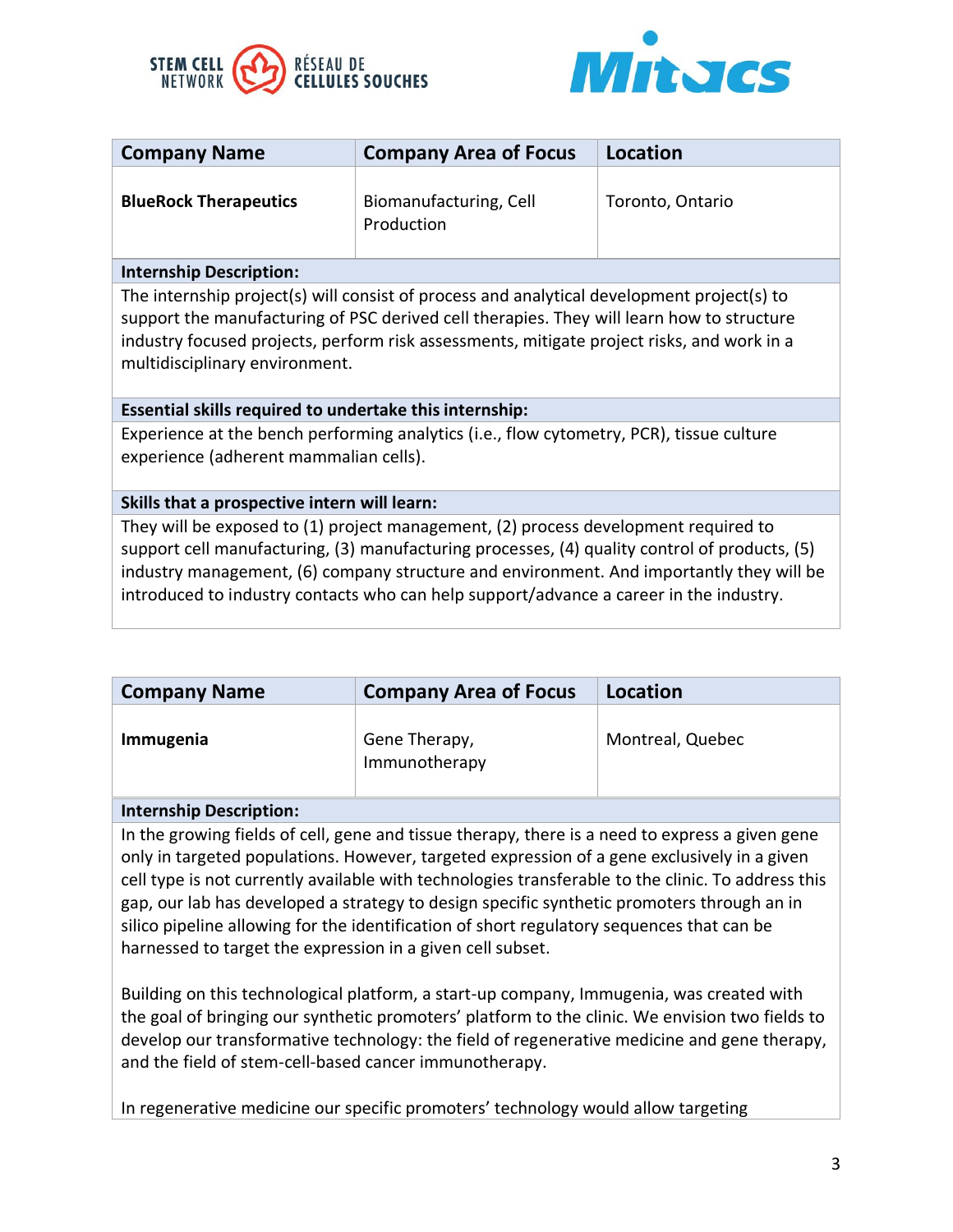



expression in any cells when using iPSC, and in gene therapy, it would allow improving a delivery system lacking organ specificity for gene replacement and/or modification. Thus, the goal of this internship is to design and test synthetic promoters for other cell lineages from the hematopoietic system and solid organ.

The intern will be part of a cutting-edge biotechnology project in a stimulating environment on the technological and intellectual level. The intern will be exposed to the intellectual propriety protection process, will present his/her data to the management team and will witness the strategic decisions taken (go/no go inflection points) to drive the project toward a successful completion.

### **Essential skills required to undertake this internship:**

• Molecular biology, good communication skills (English, French is an asset), and autonomy.

#### **Skills that a prospective intern will learn:**

The design of small synthetic promoters usable for gene engineering is disruptive in gene engineering. The required methodologies and IP protection processes will be very relevant for their training, by providing tools, knowledge and an intellectual frame of mind. This project combines molecular biology (synthetic promoter design, gene edition, cellular engineering), cellular biology (iPSC, primary hematopoietic stem cells, differentiation assays) and bioinformatics. The student will be assigned a research project that will allow them to apply a translational research approach that will lead to a therapeutical product. The candidate will have the opportunity to drive a project that could have a profound impact on the treatment of degenerative diseases. They will also have the opportunity to train in bioinformatics if desired. The candidate will benefit from the complementary expertise of a multidisciplinary team and of a rich research environment. In addition, they will benefit from cutting-edge methods and technologies in the field. The candidate will be working in close collaboration with other members of the research team, working on a similar, yet different project, fostering their teamwork skills.

| <b>Company Name</b>           | <b>Company Area of Focus</b>                    | Location         |
|-------------------------------|-------------------------------------------------|------------------|
| <b>Mediphage Bioceuticals</b> | Biomanufacturing, Gene<br>Therapy, Gene editing | Toronto, Ontario |

#### **Internship Description:**

Our BD team would provide training for BD and project management skills. Our R&D team will provide training for multiple skills including but not limited to gene delivery, transfection, cell assays, potency assays, Flow Cyto, QPCR, live imaging, fluorescent imaging, gene and protein expression analysis and in vivo experimental design.

**Essential skills required to undertake this internship:**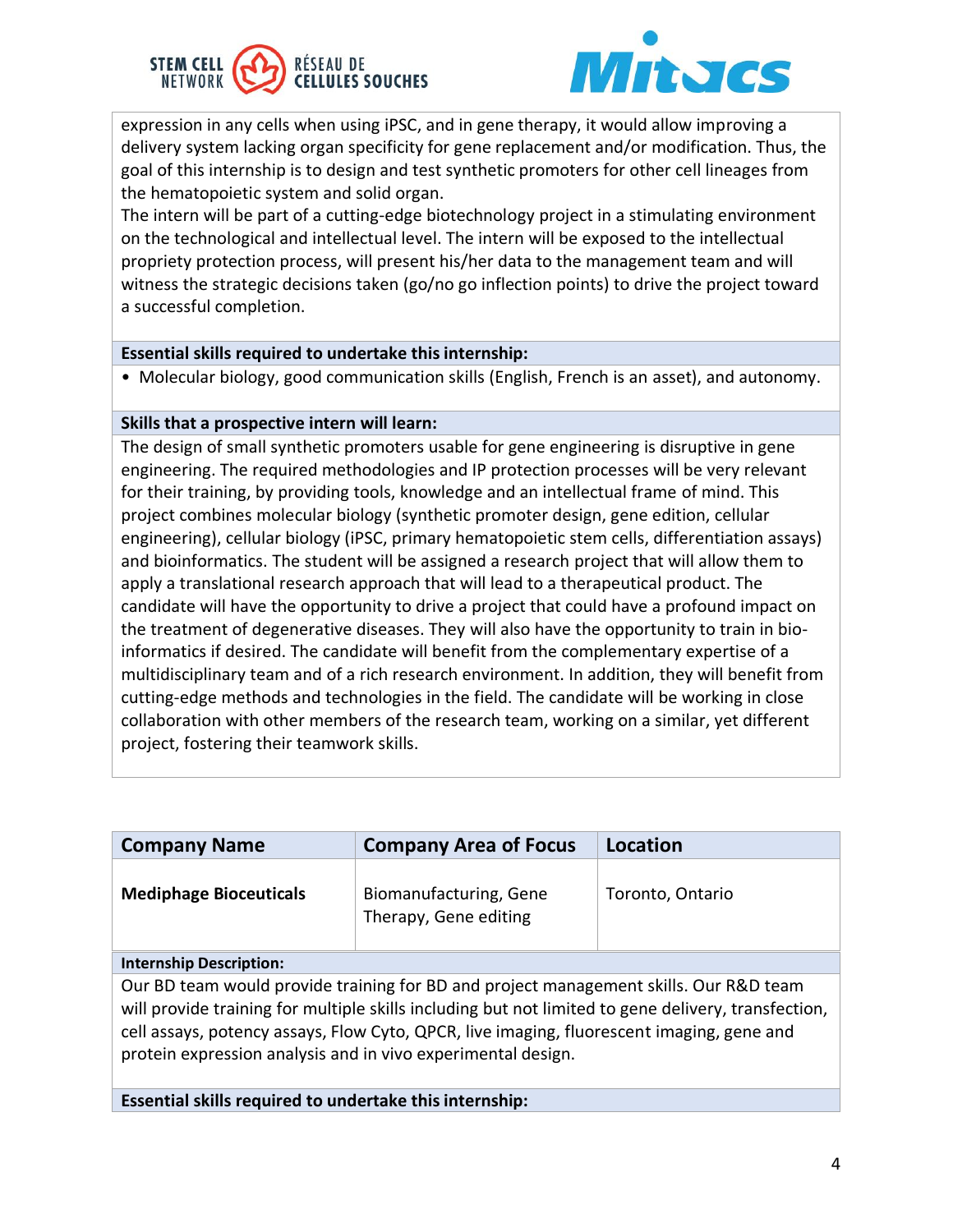#### **STEM CELL** RÉSEAU DE **CELLULES SOUCHES** NETWORK



Mammalian cell culture, molecular and cell biology, ELISA, soft skills such as self-organization, time management, documentation, and teamwork.

# **Skills that a prospective intern will learn:**

The candidate will be exposed to a fast-paced start-up space. As a part of Jlabs, Mediphage's trainees and employees get access to management and BD training sessions, which Jlabs provides. The candidate will also be exposed to multiple collaboration sessions and discussions within the company that will prepare them for an industrial position. The candidate also will have the opportunity to learn about the gene therapy landscape and space, which again will be of benefit to them as they get to know the company's activities in this area.

| <b>Company Name</b>               | <b>Company Area of Focus</b>             | Location                    |
|-----------------------------------|------------------------------------------|-----------------------------|
| <b>Mesintel Therapeutics Inc.</b> | Immunotherapy, -Omics,<br>Drug screening | Vancouver, British Columbia |

# **Internship Description:**

The internship project will involve four major components: 1) execution of unique highthroughput screens to identify modifiers (candidates) of mesenchymal progenitor biology; 2) integration of screen-derived candidates with existing datasets (including RNA-seq and single cell omics); 3) assessment of the patentability and translation potential of identified candidates for a variety of clinical indications; and 4) participation in developing a business case for specific candidates, which would include opportunity analysis, competitive landscapes, and partnering plans. In this manner, the intern will have an opportunity to build on their experimental skills, but will also receive training in how targets and associated molecules are vetted and prioritized for subsequent pre-clinical development.

# **Essential skills required to undertake this internship:**

Required skills for this internship include: 1) experience with tissue culture; 2) familiarity with routine molecular and cellular biological experiments (i.e., qPCR, immunodetection, histological staining, etc.); 3) some knowledge of bioinformatics is an asset; and 4) high level of interest and engagement.

# **Skills that a prospective intern will learn:**

The intern will gain numerous skills that will prepare them for a job in industry, including: 1) development and execution of robust screens; 2) development of cross-validation skills for target assessment; 3) tools for the evaluation of the business and therapeutic opportunities of identified candidates; 4) insights into pre-clinical programs aimed at modifying mesenchymal progenitor (MP) activity for the treatment of various diseases. MP dysfunction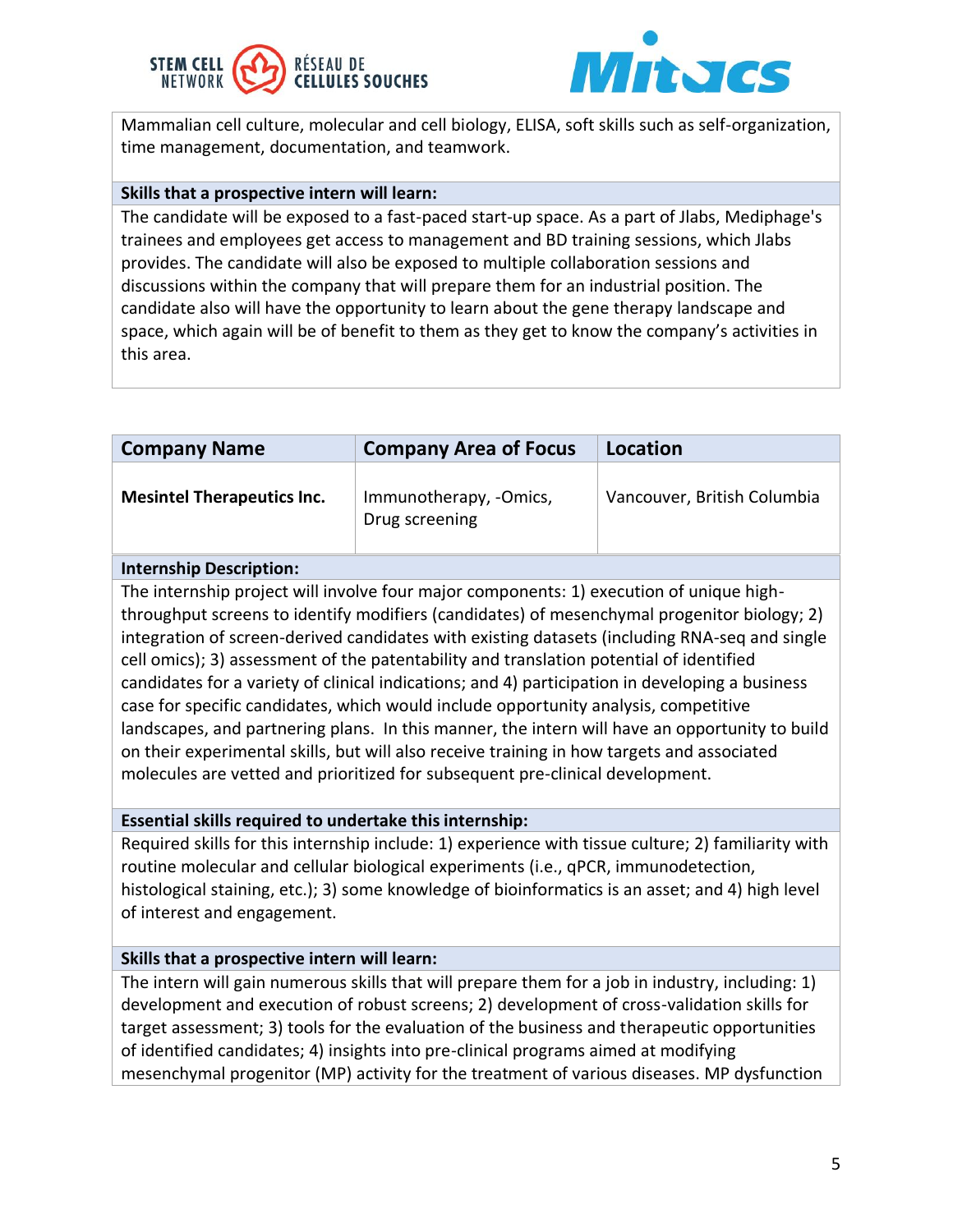



is associated with a wide spectrum of diseases, and there is intense interest in this field from a range of biotechnology and pharmaceutical companies.

| <b>Company Name</b>            | <b>Company Area of Focus</b>                                           | Location         |
|--------------------------------|------------------------------------------------------------------------|------------------|
| <b>Morphocell Technologies</b> | Bioengineering/biomaterials,<br>Organoid<br>production/transplantation | Montreal, Quebec |

#### **Internship Description:**

Morphocell is working to bring its human iPSC-derived engineered liver tissues to the clinic to treat severe liver disease in children and adults. The internship projects will involve focusing on a specific aspect of such a development all while being able to follow the larger picture of a start-up regenerative medicine company navigating towards a first-in-human clinical trial. Process development and scale-up, CTA/IND-enabling preclinical studies,

formulation/fill/finish, and pipeline R&D are the different sub-projects the interns will be asked to work on. The choice of the project will be made based on the intern's background, goals and personal interests. They will be supervised by experienced personnel and will learn how to operate within GLP standards. Knowledge specific to the assigned tasks will be provided, as well as wider exposure to the company's R&D, IP, regulatory and BD strategies.

#### **Essential skills required to undertake this internship:**

Enthusiasm for regenerative medicine, drive to develop therapies to help patients in need, detail-oriented, able to work within a team, strong background on stem cells, iPSC, and cell therapy or biomaterial engineering.

#### **Skills that a prospective intern will learn:**

Interns will be exposed to skills such as functional characterization of iPSC-derived engineered tissues, in vivo metabolic tests, process development involving stirred bioreactors, assay development, biomaterial engineering, technical writing, and IP analysis, according to the project assigned to them. Such skills are rare and among the most requested for technicians, scientists and engineers in the field of regenerative medicine.

| <b>Company Name</b>            | <b>Company Area of Focus</b> | Location          |
|--------------------------------|------------------------------|-------------------|
| <b>Octane Orthobiologics</b>   | Bioengineering/biomaterials  | Kingston, Ontario |
| <b>Internship Description:</b> |                              |                   |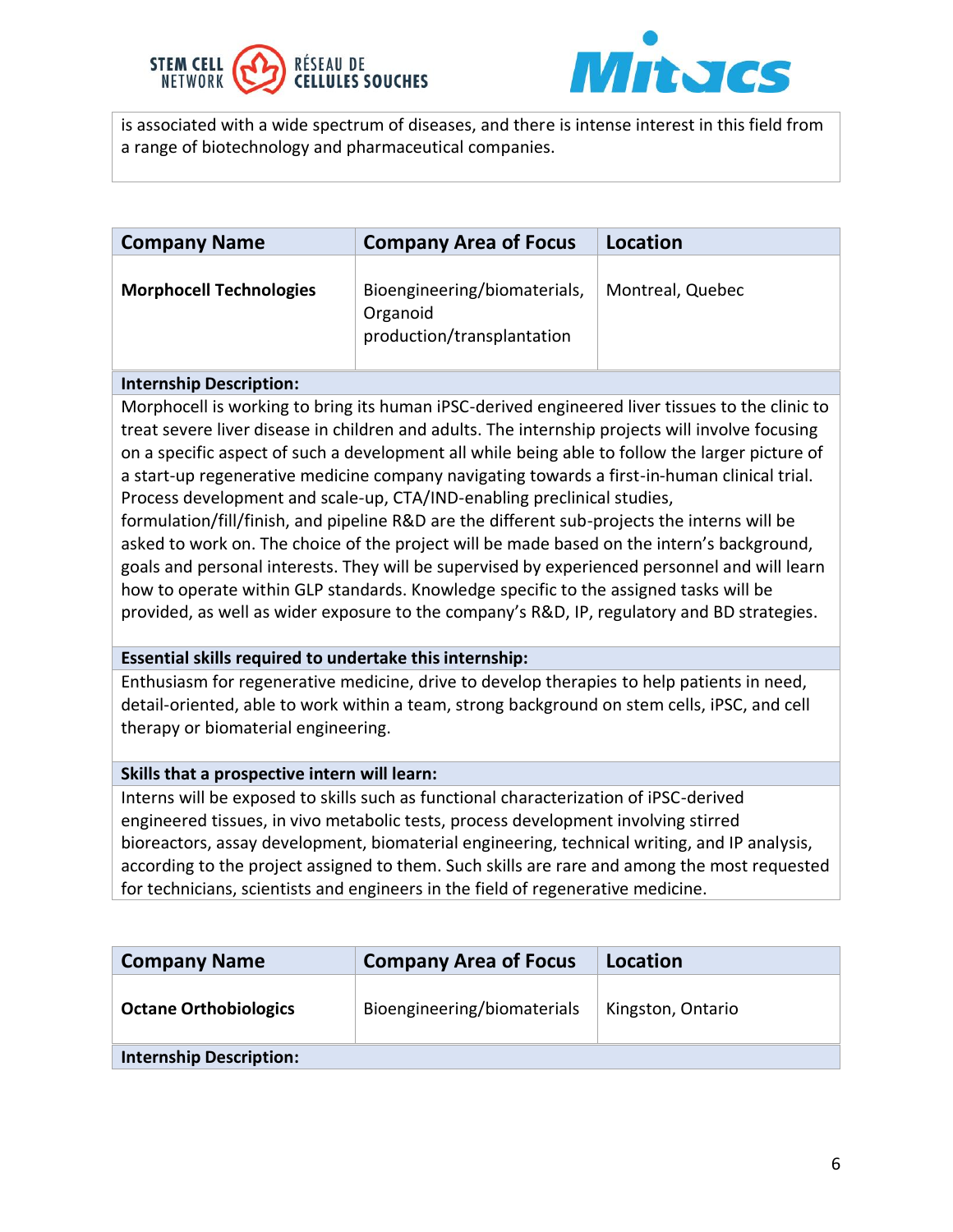



Octane's customizable automation system enables the complete automation of cell culture processes in an enclosed system. The student will be involved in the design and translation of a manual cell culture process related to connective tissue repair to the automated bioreactor.

#### **Essential skills required to undertake this internship:**

Knowledge of tissue engineering and cell culture.

#### **Skills that a prospective intern will learn:**

Cell culture technique, cell culture assays, experimental design, writing of technical documents.

| <b>Company Name</b>                | <b>Company Area of Focus</b>                                            | Location                                |
|------------------------------------|-------------------------------------------------------------------------|-----------------------------------------|
| <b>PanTHERA CryoSolutions Inc.</b> | Biomanufacturing,<br>Bioengineering/biomaterials,<br>Reagent production | Ottawa, Ontario OR<br>Edmonton, Alberta |

### **Internship Description:**

PanTHERA CryoSolutions is a Canadian company based out of Edmonton, Alberta, which was incorporated in September 2017 to leverage technology developed at the University of Alberta and the University of Ottawa. The company designs, manufactures and markets preformulated reagents and solutions for use in the low temperature storage of cell- and tissue-based therapeutics, in vitro diagnostic materials and research tools.

Cryopreservation is an essential element of the up-stream and down-stream production of cell-based therapeutics. To meet these challenges, personnel trained in advanced cell preservation, biobanking and cell processing engineering are required to develop and implement the critically important cell stabilization and logistics systems required to deliver cell-based therapies.

PanTHERA would be interested in hosting suitable SCN-MITACS trainees as interns at our Edmonton or Ottawa facilities. This would include bringing graduate-level students (MSc and PhD) and post-doctoral fellows for 4 or 8 month internships aimed at leveraging their individual skills to advance our research program and to provide them with experiential training in industrial cryopreservation, quality systems, product development and entrepreneurship/commercialization.

### **Essential skills required to undertake this internship:**

Strong computer skills; advanced knowledge in biology or chemistry; experience in cell and tissue culture would be an asset.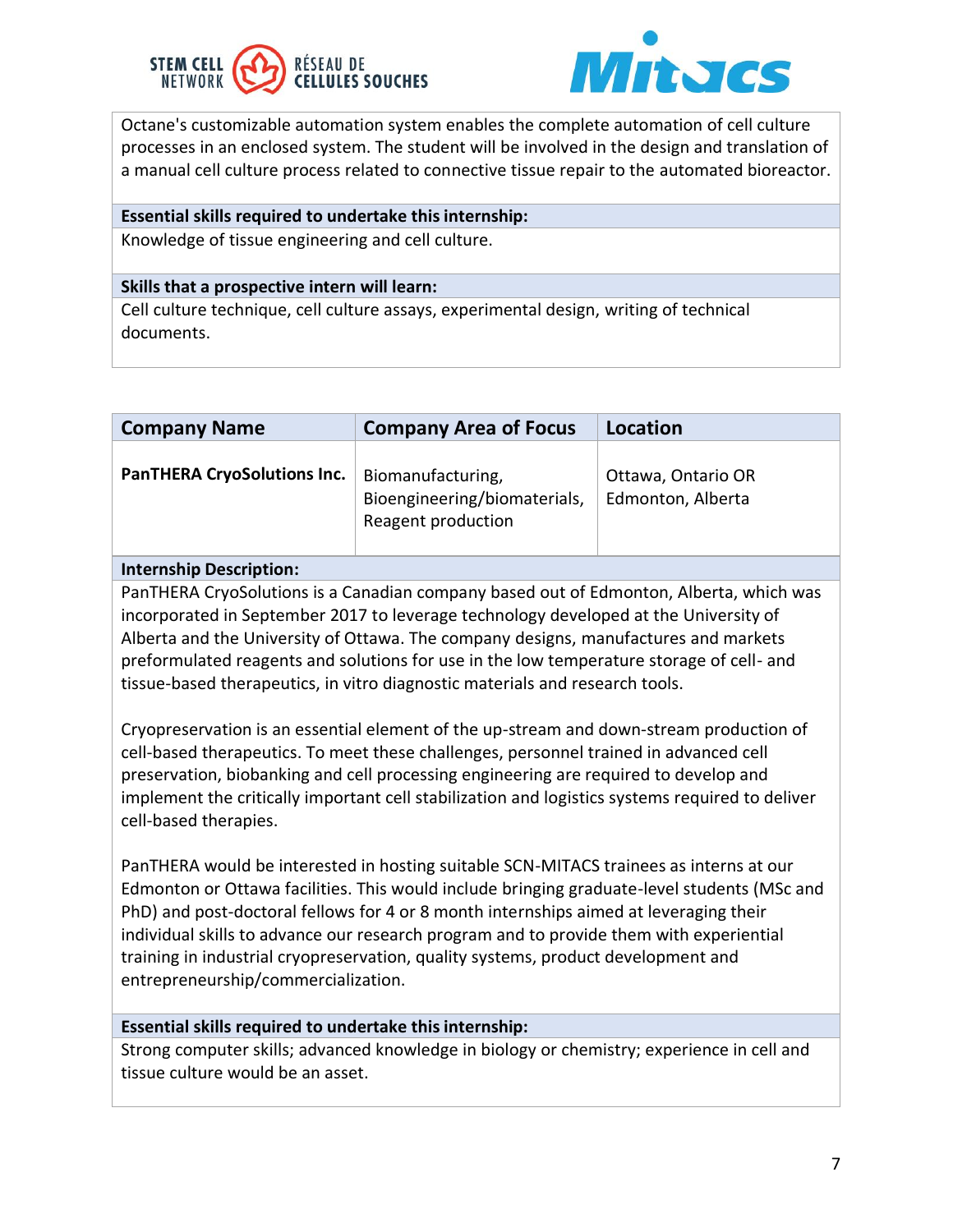



# **Skills that a prospective intern will learn:**

Trainees with a strong background in chemistry / pharmaceutical sciences could work closely with our chemical synthesis team developing their experience and knowledge in small molecule synthesis, quality control, packaging and quality assurance. This would include working on projects related to lean manufacturing, process control and scaling chemical synthesis.

In addition to being a lead developer of novel small molecule cryoprotective compounds, we have a full low temperature biology lab in Edmonton were we are developing innovative approaches for the cryopreservation of cell, tissue and organ systems. A trainee would gain valuable experience in the design and optimization of cryopreservation protocols for various cell-based platforms (MSC, iPSC, HSC, CAR-T, NK, PBMCs). This would include the application of state-of-the-art cell assessment techniques, modelling / simulation tools, and physical assessment.

Trainees would gain experience working in a cGMP environment under a defined quality system and would be exposed to project management tools used by our teams.

We work with a large number of commercial cell therapy companies, so trainees would be exposed to the challenges currently faced by these partners in bringing their innovative cell therapeutics to market. Collaborative problem solving, data analysis, and communication skills will be tested in trainees.

Trainees will gain an understanding of how B2B relationships are developed and fostered in the cell therapy industry and will establish valuable personal and professional relationships with key influencers in the cell therapy industry.

| <b>Company Name</b>                                                                             | <b>Company Area of Focus</b>         | Location                    |
|-------------------------------------------------------------------------------------------------|--------------------------------------|-----------------------------|
| <b>RepliCel Life Sciences, Inc.</b>                                                             | Biomanufacturing, Cell<br>Production | Vancouver, British Columbia |
| <b>Internship Description:</b>                                                                  |                                      |                             |
| The intern will assist in projects aimed at optimizing the manufacturing of RepliCel's cell     |                                      |                             |
| therapy products including:                                                                     |                                      |                             |
| - identification and evaluation of enzymatic reagents capable of digesting collected tissue (as |                                      |                             |

manufacturing raw material) while minimizing cell loss

- identification and evaluation of markers capable of being used in cell selection at beginning, in-process, and/or end of manufacturing

- identification and evaluation of technologies capable of being used for positive and/or negative cell selection at beginning, in-process, and/or end of manufacturing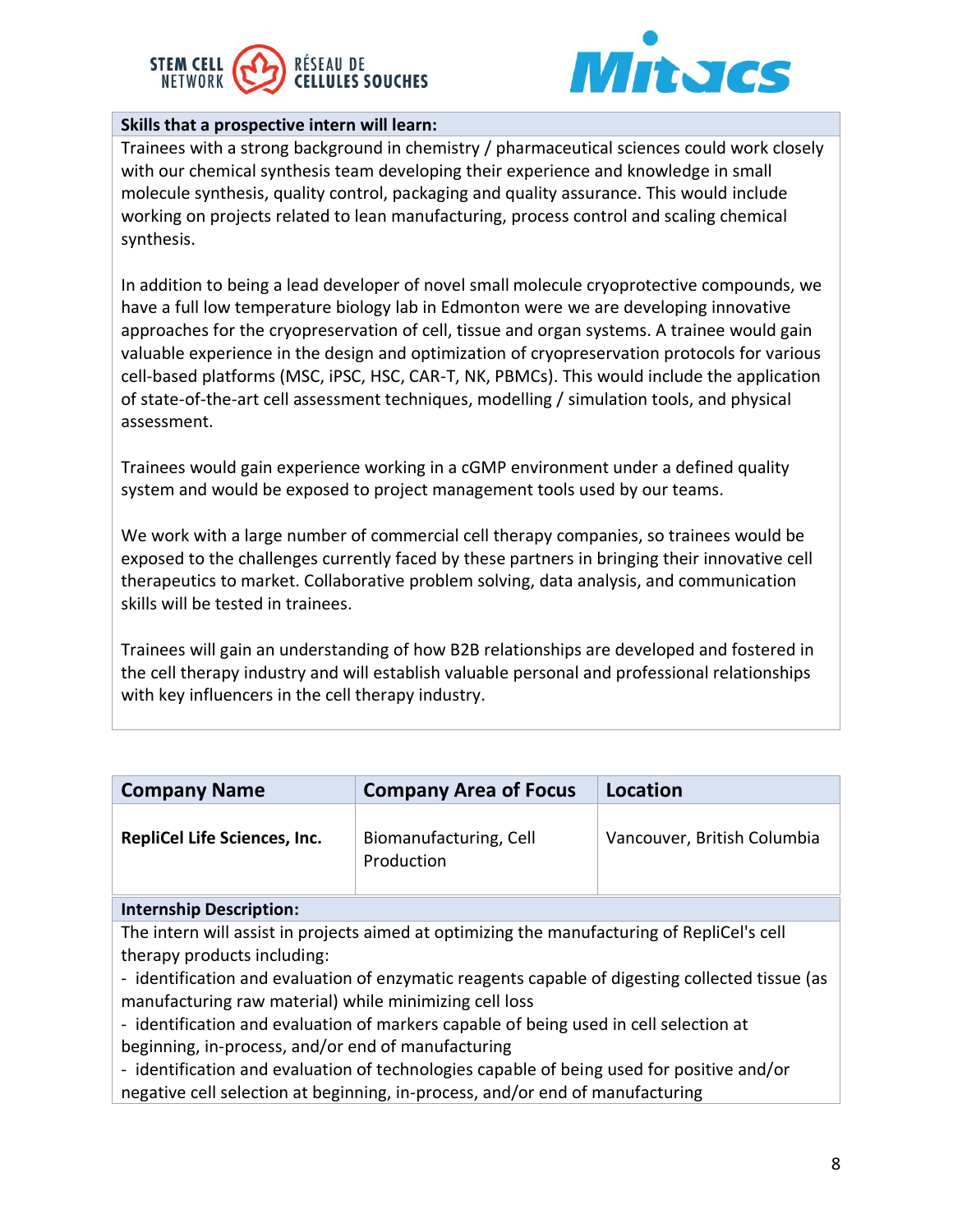



- evaluation and bio-comparability of cells grown in nanoparticles in suspension culture vs 2D plastic culture containers

- identifying makers with the potential to act as surrogates for efficacy/potency by correlating new markers with established potency markers

- identification and evaluation of serum-free media for culture of the company's cell therapy products

- evaluation and bio-comparability of cells grown in serum-free vs serum-based media
- evaluating and comparing current 'closed' systems for adherent cell manufacturing

The intern will be expected to interact with other laboratory personnel, technology providers, and company management. The intern will interact with and support patent counsel on development of new patents. The intern will support management in creation of financial models demonstrating the impact of manufacturing optimization on manufacturing infrastructure requirements to meet global demand.

# **Essential skills required to undertake this internship:**

Cell culture.

# **Skills that a prospective intern will learn:**

The trainee will be exposed to laboratory research, product/process development, cGMP manufacturing, technology and reagent evaluations/comparisons, patent filings and strategy, manufacturing modeling, financial models, and biomaterials used in cell culture.

| <b>Company Name</b> | <b>Company Area of Focus</b>                          | Location        |
|---------------------|-------------------------------------------------------|-----------------|
| Virica Biotech      | Biomanufacturing, Gene<br>Therapy, Reagent production | Ottawa, Ontario |

### **Internship Description:**

Virica was founded in 2018 based on a decade of research carried out in the laboratory of Dr. Jean-Simon Diallo, at the Ottawa Hospital Research Institute, through his world-class research in oncolytic viruses. Leveraging high-throughput methods, Dr. Diallo identified a library of >130 small molecules (Viral Sensitizers; VSE) which enhances the production and potency of viral vectors by transiently antagonizing cellular innate antiviral pathways. Adding VSE to upstream processes can significantly enhance yield in viral vector production settings, as well as increase transduction efficiency in cell-based therapy manufacturing. To date Virica has demonstrated the utility of VSE in the manufacturing of viral vectors, and has an active R&D program investigating the use of VSE for increased transduction of immune-based cell therapies (T-cells, NK cells).